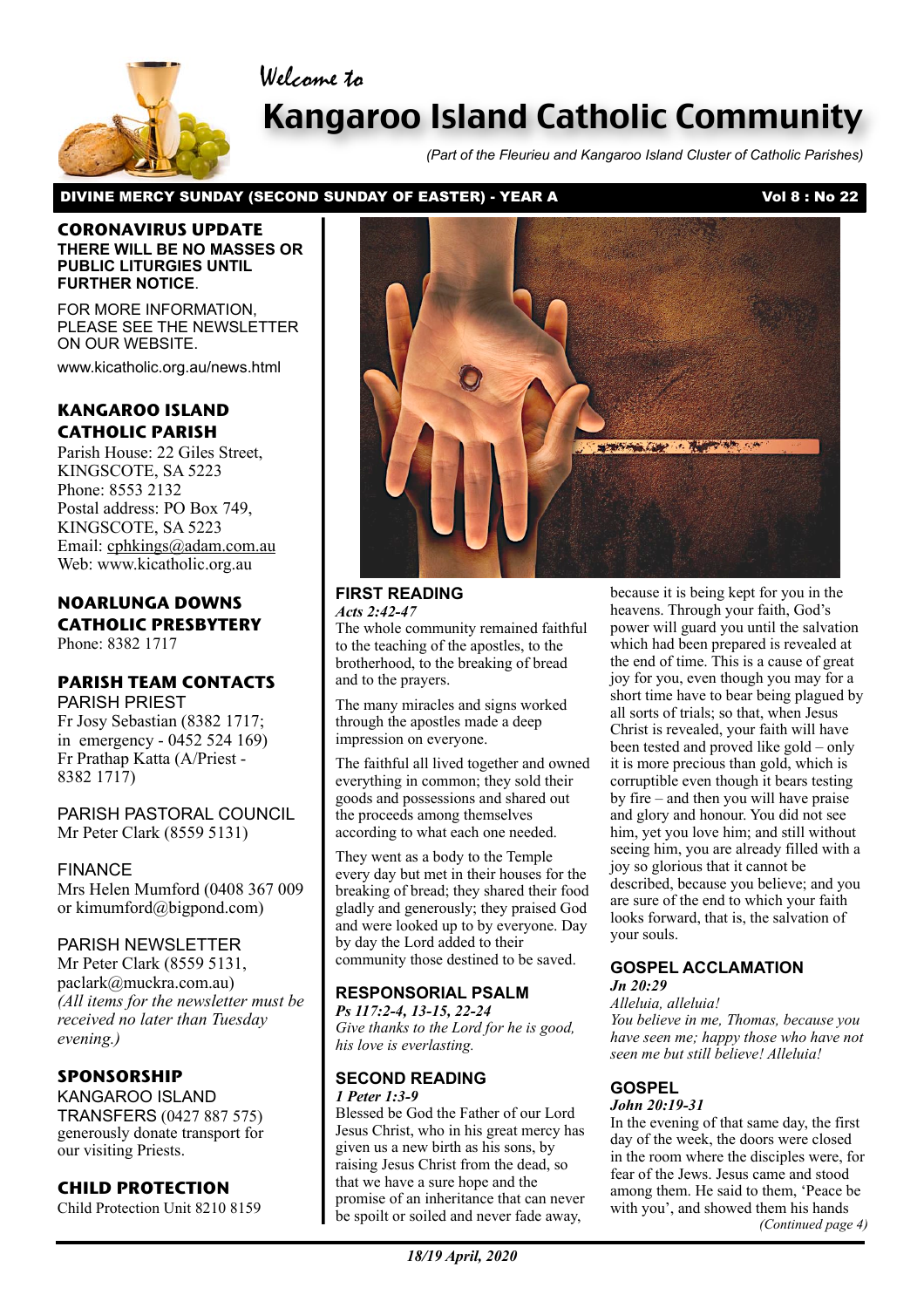#### **PLEASE KEEP THESE PEOPLE IN YOUR PRAYERS**

**Sick:** Mei Kuen Sexton, Fr Peter Milburn, Toni Langridge, Damian Baynes, Charles Gorman, Dalton Baynes, Roy Gaton

**Recently deceased:** Tony (Noxy) Clark

**April anniversaries:** Josephine Bannan, Ray Bannan, Elizabeth Black, Wilma Buick, Karen Cairney, Gwen Chalmers, Ambrose Clark, Robert Clark, Francis Clarke, Catherine Commerford, Sarah Cunningham, Jamie Larcombe, Jimmy Dow, Tate Furniss, Monika Gibbs, Mary O'Brien, Norah Ridge, Verna Trethewey, Beryl Williams, Albert Willson, Keith 'Hoppy' Willson, and all the faithful departed.

*May all our sick parishioners, relatives and friends know the healing love of Christ through our actions and His healing presence.*



#### **DIRECT PAYMENTS**

If you prefer to organise your Church donations via bank transfer there are a couple of ways you can go about this.

1. If you bank online, you can set up periodic, direct payments yourself. Again, you will need to do this twice - once for the first collection and again for second. Acc: Kangaroo Island Catholic Parish BSB: 085-005 Acc No: 918 111 484 Ref: Your surname, initials and *First* or *General* 2. Periodic regular payments may also

be organised with your bank. Take the account details (above) with you and bank staff can set it up for you.

**NB:** *First* collection is for the support of our Priests and *General* (second at our Masses) is for the support of our Parish.

If you wish to proceed and need more information or help, please contact Helen Mumford or Peter Clark.



#### **LIVE STREAMING OF MASSES FROM ST FRANCIS XAVIER'S CATHEDRAL**

The Archdiocese has commenced live streaming daily Mass at 12.00noon and on Sundays at 10.00am from St Francis Xavier's Cathedral. Mass may be viewed live and on demand from [www.adelaide.catholic.org.au](http://www.adelaide.catholic.org.au) It will also be available via **[Facebook](https://www.facebook.com/adelaidearchdiocese/)** or [YouTube.](https://www.youtube.com/channel/UCG8JH2Ixvf3Bf4rHrFO_vVw)

Other videos, including an Easter message from our new Archbishopdesignate Patrick O'Regan, and online resources are available on the [Archdiocesan website](http://www.adelaide.catholic.org.au/), along with the latest Coronavirus Protocols.

#### **SUNDAY LITURGY FOR FAMILIES**

As a response to the COVID-19 situation while Masses have been suspended, the Family and Parish-Based Catechesis Office has prepared liturgies with a focus on children. Families can use these at home to reflect on the Gospel each Sunday. This can be found at this link on the Archdiocesan website: [http://www.adelaide.catholic.org.au/our](https://aus01.safelinks.protection.outlook.com/?url=http%3A%2F%2Fwww.adelaide.catholic.org.au%2Four-works-and-community%2Ffamily-and-parish-based-catechesis%2Fprayer-services&data=02%7C01%7CElena.Moffa%40cesa.catholic.edu.au%7C3a177e136fc74919160e08d7d9ccccd6%7C324d0eab8f464c94aeff237148fb968e%7C0%7C0%7C637217345951864236&sdata=NOLbwxj%2FTyM6X8mbk3KeR9uwimy6POMHZeFylnCtXkM%3D&reserved=0)[works-and-community/family-and](https://aus01.safelinks.protection.outlook.com/?url=http%3A%2F%2Fwww.adelaide.catholic.org.au%2Four-works-and-community%2Ffamily-and-parish-based-catechesis%2Fprayer-services&data=02%7C01%7CElena.Moffa%40cesa.catholic.edu.au%7C3a177e136fc74919160e08d7d9ccccd6%7C324d0eab8f464c94aeff237148fb968e%7C0%7C0%7C637217345951864236&sdata=NOLbwxj%2FTyM6X8mbk3KeR9uwimy6POMHZeFylnCtXkM%3D&reserved=0)[parish-based-catechesis/prayer-services](https://aus01.safelinks.protection.outlook.com/?url=http%3A%2F%2Fwww.adelaide.catholic.org.au%2Four-works-and-community%2Ffamily-and-parish-based-catechesis%2Fprayer-services&data=02%7C01%7CElena.Moffa%40cesa.catholic.edu.au%7C3a177e136fc74919160e08d7d9ccccd6%7C324d0eab8f464c94aeff237148fb968e%7C0%7C0%7C637217345951864236&sdata=NOLbwxj%2FTyM6X8mbk3KeR9uwimy6POMHZeFylnCtXkM%3D&reserved=0).

For any further enquiries, please contact [jenny.seal@cesa.catholic.edu.au](mailto:jenny.seal@cesa.catholic.edu.au) or [elena.moffa@cesa.catholic.edu.au](mailto:elena.moffa@cesa.catholic.edu.au)

#### **RESURRECTION IN LOCKDOWN**

What kind of resurrection do we need during this time of lock-down? Soren Kierkegaard once said his favourite text in the Gospels was the one where, after Jesus' death, the disciples locked themselves into a room out of fear and the resurrected Jesus had to come through the locked doors of their resistance to breathe peace into them. Kierkegaard prayed for that to happen to him, that Jesus would come through the locked doors of his resistance and breathe peace into him.

This year, we need the resurrected Jesus to breathe peace into a whole world that is locked-down and needs a million kinds of peace.

This can be a good year too to remember that at the root of the Easter message lies this: There is nothing to fear, nothing  $$ not lock-down, not defeat, not threat, not loss, not sickness, not even death.

The resurrection of Jesus assures us that *in the end all shall be well, and all shall be well, and every manner of being shall be well; and if it isn't well … then it is still not the end!* 

 *Ronald Rolheiser*



- Sitting on the couch and my husband sweetly whispered … "The best part about all of this is that I get to spend more time with you." As I looked at him lovingly, I realised he was talking to the dog and not me.
- Day 21 at home and the dog is looking at me like, "See? This why I chew the furniture<sup>3</sup>
- Coronavirus has turned us all into dogs. We roam the house all day looking for food. We're told "no" if we get too close to strangers. And we get really excited about car rides.
- You thought dogs were hard to train? Look at all the humans that can't sit and stay.
- In case you've lost track today is March 97<sup>th</sup>.

#### **THE IMPERISHABLE INHERITANCE**

Thomas' challenge to his friends in this weekend's Gospel reading is graphic and harsh. If Jesus had indeed returned, he wanted to see the marks of crucifixion. And Thomas got his wish, though he certainly hadn't counted on it.

Many bear the marks of crucifixion as they make their way through the world. The abused child, the jaded adult, the dying elder all show signs of the suffering they endure. We can, like Thomas, reach out and finger these wounds in others if we doubt their existence. But more useful is the healing touch Jesus demonstrated on so many occasions in his ministry. We may not have a miraculous gift for healing, but we do have within our grasp the capacity to kiss; hold a hand; spend some time; speak a word of kindness. The sheer amount of suffering in the world can overwhelm us and lead to inaction. But a Christian has a clear calling to the signs of suffering in others. With a cross as our inheritance, we know even wounds can be glorified.

What are your wounds? How might they become "glorified wounds"? *GPBS eNews*

Olympic Games Tokyo 2020 **[SAFETY DISTANCE]**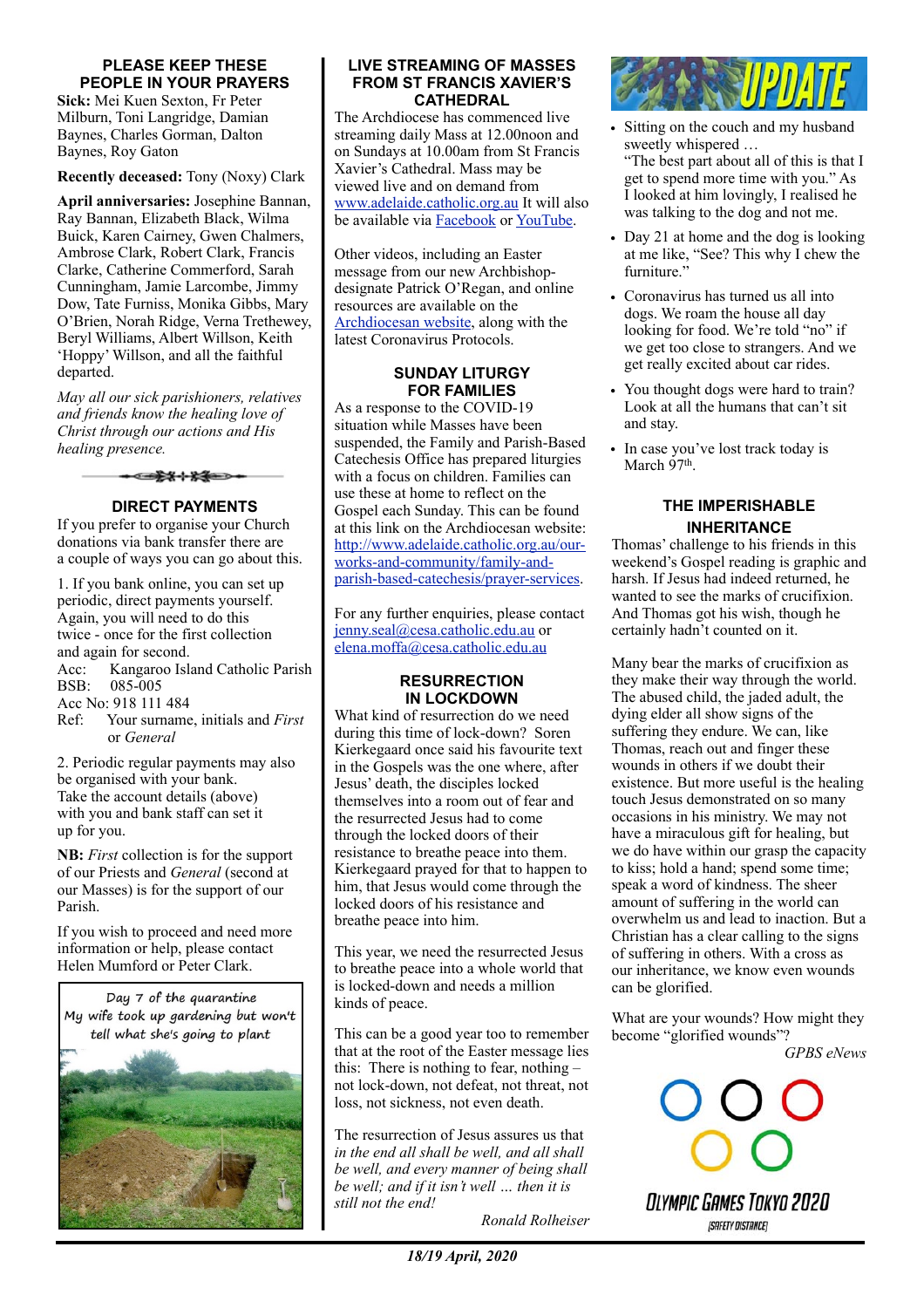# **Ron Rolheiser column**



*Ronald Rolheiser, a Roman Catholic priest and member of the Missionary Oblates of Mary Immaculate, is president of the Oblate School of Theology in San Antonio, Texas. He is a community-builder, lecturer and writer. His books are popular throughout the English-speaking world and his weekly column is carried by more than sixty newspapers worldwide.*

# **HUGE STONES AND LOCKED DOORS**

Soren Kierkegaard once wrote that the Gospel text he strongly identified with is the account of the disciples, after the death of Jesus, locking themselves into an upper room in fear and then experiencing Jesus coming through the locked doors to bestow peace on them. Kierkegaard wanted Jesus to do that for him, to come through his locked doors, his resistance, and breathe peace inside him.

That image of locked doors is one of two particularly interesting images inside the story of the first Easter. The other is the image of the "large stone" that entombed the buried Jesus. These images remind us of what often separates us from the grace of the resurrection. Sometimes for that grace to find us, someone must "roll away the stone" that entombs us and sometimes the resurrection must come to us "through locked doors".

### First, about the "stone":

The Gospels tell us that early on Easter morning three women were on their way to the tomb of Jesus intending to embalm his body with spices but they were anxious about how they would remove the large stone that sealed the entrance of his tomb. They were asking each other: "Who will roll away the stone?"

Well, as we know, the stone had already been rolled away. How? We don't know. Jesus' resurrection happened with no one there. Nobody knows exactly how that stone was rolled away. But what Scripture does make clear is this: Jesus didn't resurrect himself. God raised him. Jesus didn't roll away the stone, though that's what we generally assume. However, and for good reason, both scripture and Christian tradition strongly affirm that Jesus didn't raise himself from the dead, his Father raised him. This might

seem like unnecessary point to emphasize; after all, what difference does it make?

-⊂≵\*⊹\*\*

It makes a huge difference. Jesus didn't raise himself from the dead and neither can we. That's the point. For the power of the resurrection to enter us something from beyond us has to remove the huge, immovable rock of our resistance. This is not to deny that we, ourselves, have goodwill and personal strength; but these, though important, are more a precondition for receiving the grace of the resurrection than the power of the resurrection itself, which always comes to us from beyond. We never roll back the stone ourselves!

Who can roll back the stone? Perhaps that isn't a question we're particularly anxious about, but we should be. Jesus was entombed and helpless to raise himself up, all the more so for us. Like the women at that first Easter, we need to be anxious: "Who will roll back the stone?" We can't open our own tombs.

Second, our "locked doors":

It's interesting how the believers at that first Easter experienced the resurrected Christ in their lives. The Gospels tell us that they were huddled in fear and paranoia behind locked doors, wanting only to protect themselves, when Christ came through their locked doors, the doors of their fear and selfprotection, and breathed peace into them. Their huddling in fear wasn't because of ill-will or bad faith. In their hearts they sincerely wished that they weren't afraid, but that good will still didn't unlock their doors. Christ entered and breathed peace into them in spite of their resistance, their fear, and their locked doors.

Things haven't changed much in two thousand years. As a Christian community and as individuals we are still mostly huddling in fear, anxious

about ourselves, distrustful, not at peace, our doors locked, even as our hearts desire peace and trust. Perhaps, like Kierkegaard, we might want to privilege that scripture passage where the resurrected Christ comes through the locked doors of human resistance and breathes out peace.

Moreover, this year, given this extraordinary time when the coronavirus, *Covid 19,* has our cities and communities locked down and we are inside our individual houses, dealing with the various combinations of frustration, impatience, fear, panic, and boredom that assail us there. Right now we need a little extra something to experience the resurrection, a stone needs to be rolled away so that resurrected life can come through our locked doors and breathe peace into us.

At the end of the day, these two images, "the stone that needs to be rolled away" and the "locked doors of our fear", contain within themselves perhaps the most consoling truth in all religion because they reveal this about God's grace: *When we cannot help ourselves we can still be helped and when we are powerless to reach out, grace can still come through the walls of our resistance and breathe peace into us.* We need to cling to this whenever we experience irretrievable brokenness in our lives, when we feel helpless inside our wounds and fears, when we feel spiritually inept, and when we grieve loved ones lost to addictions or suicide. The resurrected Christ can come through locked doors and roll back any stone that entombs us, no matter how hopeless the task is for us.

*You can read, or download, Ron Rolheiser's weekly columns from his website at: www.ronrolheiser.com*